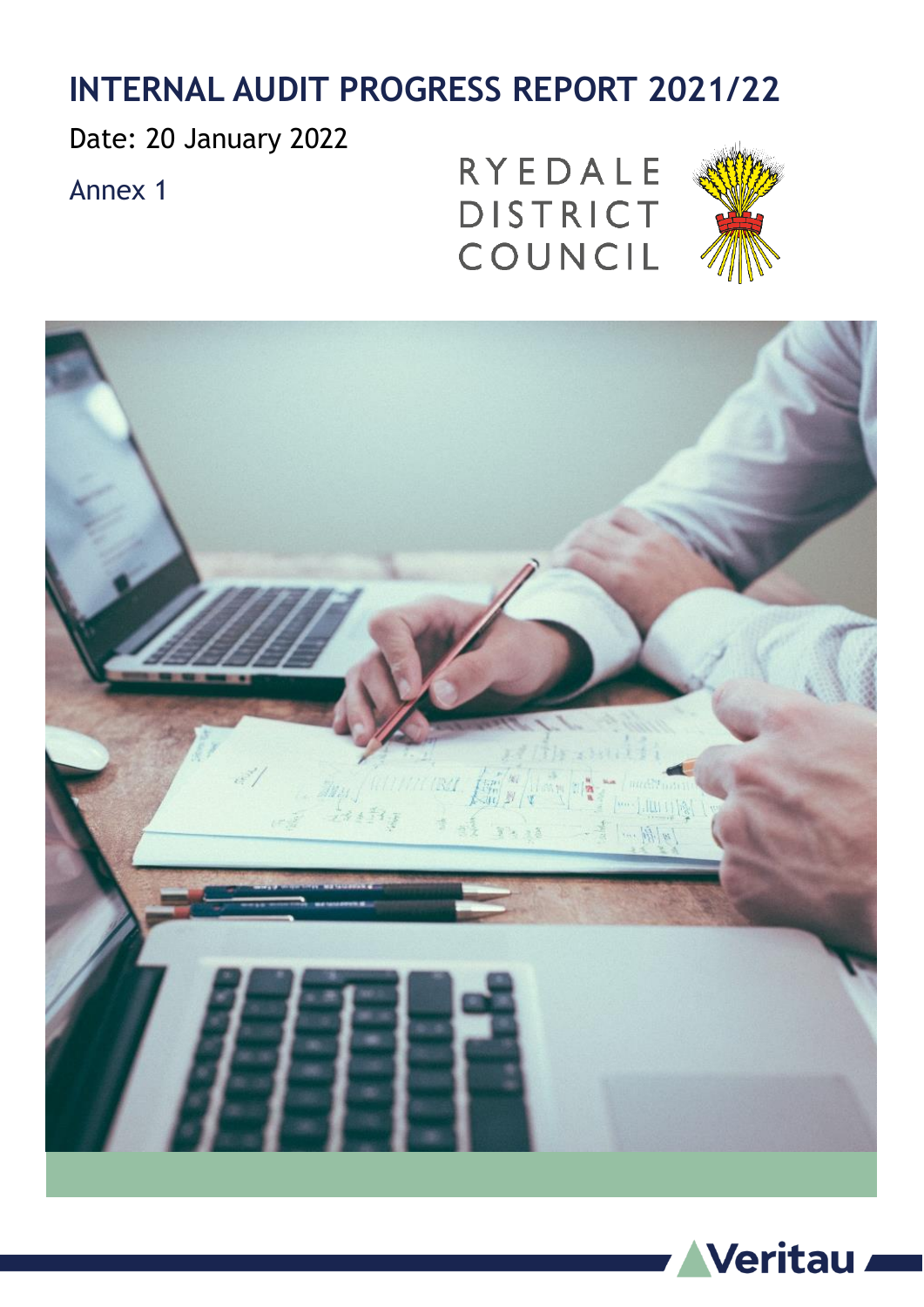# **BACKGROUND**

- 1 Internal audit provides independent and objective assurance and advice about the Council's operations. It helps the organisation to achieve its overall objectives by bringing a systematic, disciplined approach to the evaluation and improvement of the effectiveness of risk management, control and governance processes.
- 2 The work of internal audit is governed by the Accounts and Audit Regulations 2015 and relevant professional standards. These include the Public Sector Internal Audit Standards (PSIAS), CIPFA guidance on the application of those standards in Local Government and the CIPFA Statement on the role of the Head of Internal Audit.
- 3 In accordance with the PSIAS, the Head of Internal Audit is required to report progress against the internal audit plan (the work programme) agreed by the Overview and Scrutiny Committee, and to identify any emerging issues which need to be brought to the attention of the committee.
- 4 The internal audit work programme was agreed by this committee in July 2021. The number of agreed days is 225 and the programme is flexible in nature. Work is being kept under review to ensure that audit resources are deployed to the areas of greatest risk and importance to the Council.
- 5 The purpose of this report is to update the committee on internal activity between 1 April 2021 and 13 January 2021.

# **INTERNAL AUDIT PROGRESS**

- 6 Work is in progress for a number of audits in the programme. As reported previously, this includes records management, income collection and debtor management, and Everyone Active. Both the Waste & Street Scene and payroll audits are at draft report stage. We expect to be able to report the key findings and agreed actions from all of these audits in time for the next meeting of this committee.
- 7 Since the previous progress report the CIPFA Financial Management Code audit has commenced, as have both IT audits included in the programme (disaster recovery and email security).
- 8 A summary of internal audit work currently underway, as well as work finalised in the year to date, is included in appendix A.
- 9 The work programme showing current priorities for internal audit work is included at appendix B. The depot operations audit has recently moved into the 'do now' category following the completion of the Waste & Street Scene audit. Possible focus areas include stores and stock control, fleet operation and workshop management. Several audits are shown in the 'do next' category where we anticipate beginning work during the final quarter of 2021/22 but have not yet agreed a start date with the responsible officers.

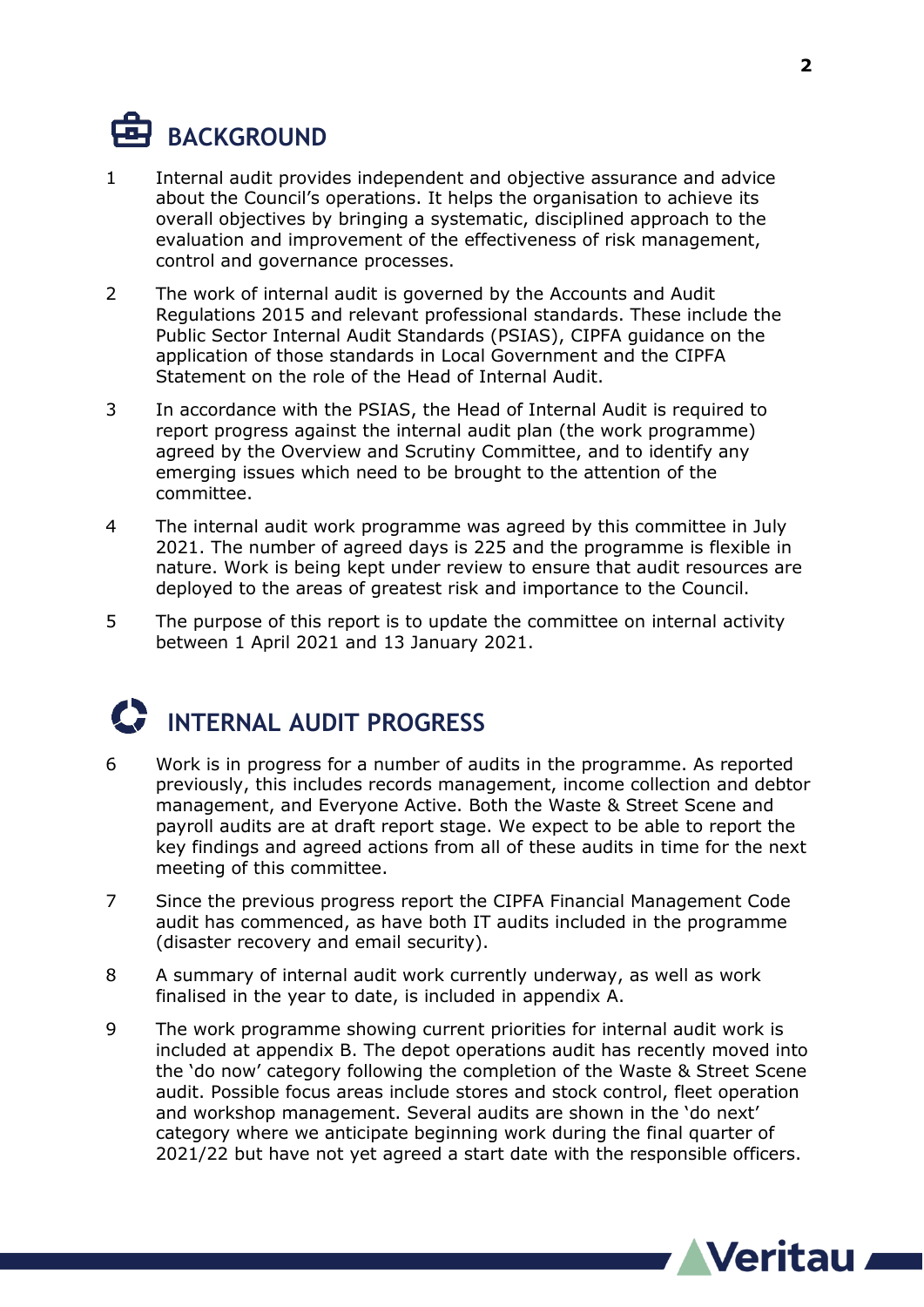- 10 The environmental health audit that was shown as being in the planning stage in our October progress report has been pushed back to early 2022/23. This is so as to allow time for the Council's Food Safety Recovery Plan to gain some momentum, with all higher risk establishments anticipated to be inspected by the end of 2021/22. Work on the Council's risk management framework has also been paused while Strategic Management Board decides how the allocated time in the programme can be best used to support developments at the service level. We hope to resume this work during the final quarter of 2021/22.
- 11 The programme includes a number of audits in the 'do later' category. The internal audit work programme is designed to include all potential areas that should be considered for audit in the short to medium term, recognising that not all of these will be carried out during the current year (work is deliberately over-programmed as previously discussed at committee). In determining which audits will actually be undertaken the priority and relative risk of each area will continue to be considered throughout the remainder of the year, and as part of audit planning for 2022/23.
- 12 Following discussion with members of Strategic Management Board, it has been agreed to transfer 20 days from the 2021/22 internal audit work programme to the information governance programme. This is to allow additional strategic-level work to be undertaken by Veritau's information governance team in areas such as developing the Council's policy framework, fulfilling the Data Protection Officer role, providing advice and training, and coordinating information asset management.
- 13 The decision was made in recognition of the importance of information governance to the Council which is one of the 11 key assurance areas for internal audit, as previously reported to this committee. We will liaise with our colleagues in the information governance team to ensure that the assurance we can place on this work is captured and factored into the annual opinion for 2021/22.
- 14 Appendix C lists our current definitions for action priorities and overall assurance levels.

## **FOLLOW-UP OF AGREED ACTIONS**

15 All actions agreed with services as a result of internal audit work are followed up to ensure that underlying control weaknesses are addressed. As a result of this work we are generally satisfied that sufficient progress is being made to address the control weaknesses identified in previous audits. Where further assurances are required, follow-up of agreed actions will be included as part of other audits in the work programme.

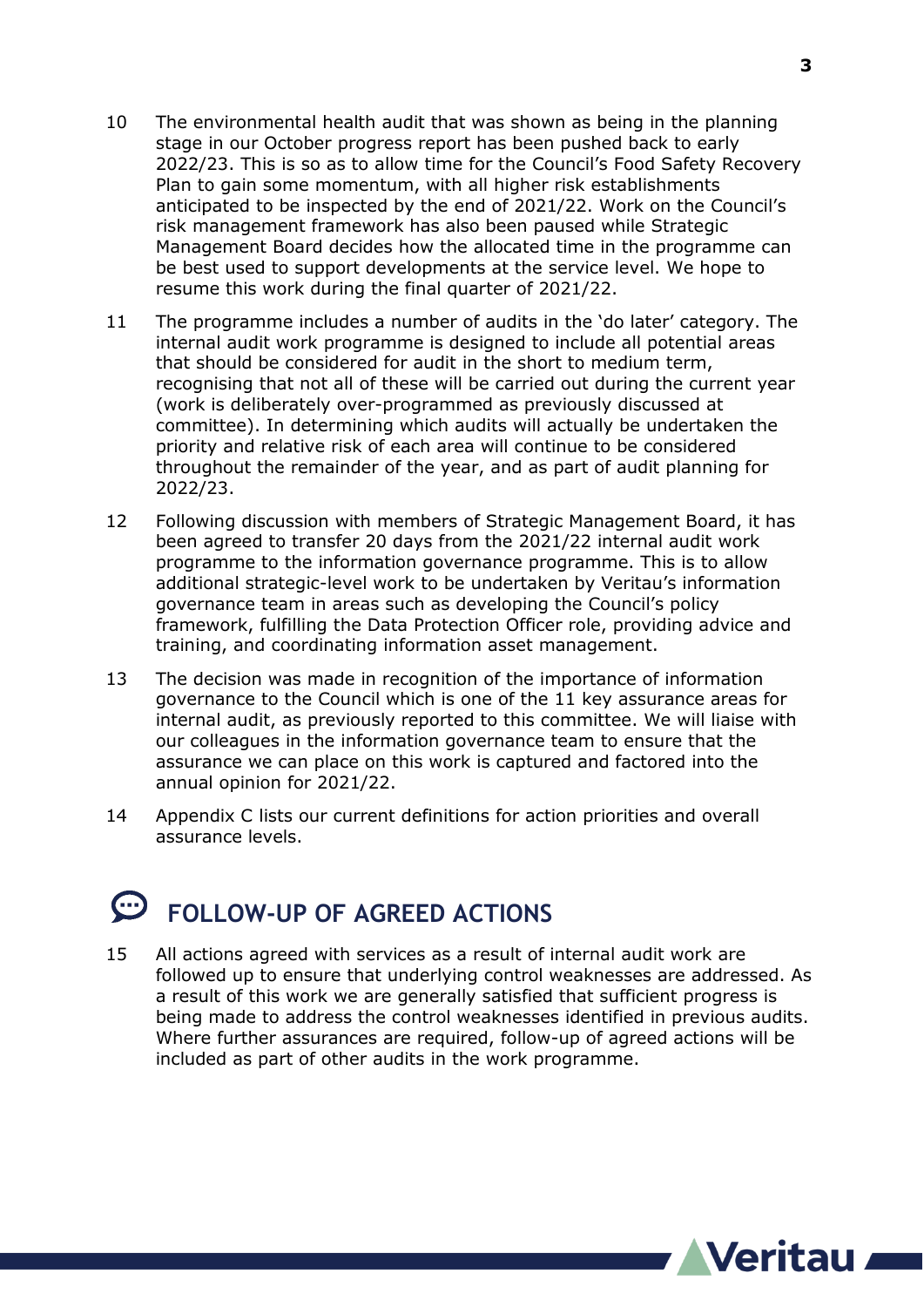### **APPENDIX A: 2021/22 INTERNAL AUDIT WORK**

#### **Audits in progress**

| <b>Audit</b>                            | <b>Status</b> |
|-----------------------------------------|---------------|
| Records management                      | In progress   |
| Service risk management                 | Paused        |
| Income collection and debtor management | In progress   |
| <b>CIPFA Financial Management Code</b>  | In progress   |
| Everyone Active                         | In progress   |
| IT disaster recovery                    | In progress   |
| Email security                          | In progress   |
| Waste & Street Scene                    | Draft report  |
| Payroll                                 | Draft report  |

#### **Final reports issued**

| <b>Audit</b>                       | <b>Reported to</b><br><b>Committee</b> | <b>Opinion</b>               |
|------------------------------------|----------------------------------------|------------------------------|
| Creditors                          | July 2021                              | Reasonable Assurance         |
| Main accounting system             | July 2021                              | <b>Substantial Assurance</b> |
| Insurance                          | July 2021                              | Reasonable Assurance         |
| Local code of corporate governance | October 2021                           | Reasonable Assurance         |

#### **Other work completed in 2021/22**

Internal audit work has been undertaken in a range of other areas during the year, including those listed below.

- Certification of the Local Authority Compliance and Enforcement Grant
- Support and advice provided through the year on service risk management development

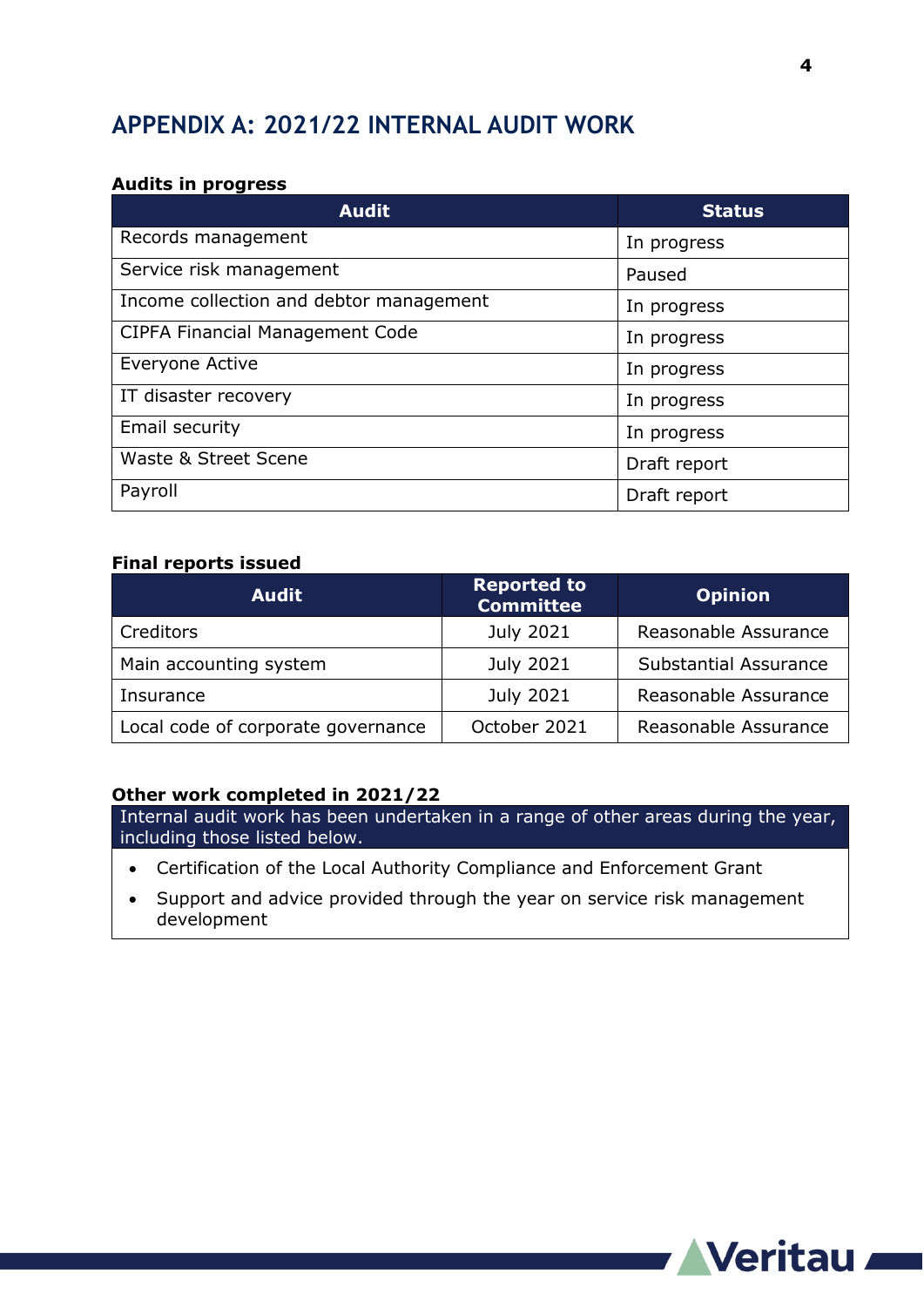## **APPENDIX B: CURRENT PRIORITIES FOR INTERNAL AUDIT WORK**

| <b>Audit / Activity</b>                            | <b>Rationale</b>                                                                                                      |
|----------------------------------------------------|-----------------------------------------------------------------------------------------------------------------------|
|                                                    |                                                                                                                       |
| <b>Corporate &amp; cross cutting</b>               |                                                                                                                       |
| Category 1 (do now)                                |                                                                                                                       |
| Records management                                 | High risk area. Information governance is a key assurance<br>area.                                                    |
| Service risk management                            | Continuation of work from 2020/21. Key assurance area.                                                                |
| Category 2 (do next)                               |                                                                                                                       |
| Freedom of Information<br>Transparency (follow-up) | Key assurance area and no recent audit assurance.<br>Required as part of following up previous control<br>weaknesses. |
| Category 3 (do later)                              |                                                                                                                       |
| <b>LGR</b> readiness<br>Procurement                |                                                                                                                       |
| <b>Financial systems</b>                           |                                                                                                                       |
| Category 1 (do now)                                |                                                                                                                       |
| Payroll                                            | Specific issues have arisen. Coverage needed in order to<br>provide an annual opinion.                                |
| Income collection and debtor management            | Deferred from 2020/21. Controls are changing and / or<br>risks are increasing.                                        |

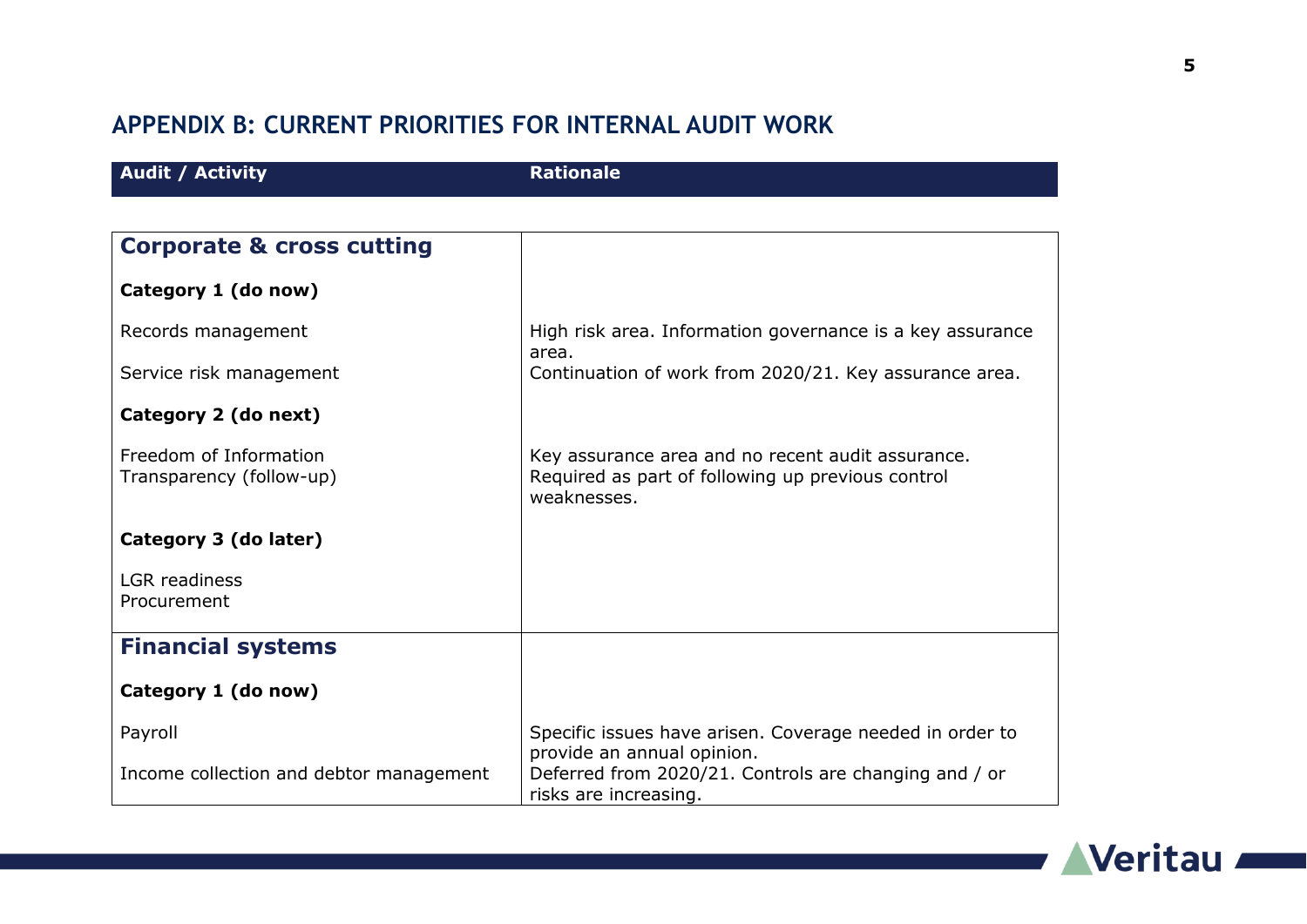| CIPFA Financial Management Code        | This work will build on that performed as part of the    |
|----------------------------------------|----------------------------------------------------------|
|                                        | 2020/21 audit of the Local Code of Corporate Governance. |
|                                        |                                                          |
| Category 2 (do next)                   |                                                          |
|                                        |                                                          |
|                                        |                                                          |
|                                        |                                                          |
| Category 3 (do later)                  |                                                          |
|                                        |                                                          |
|                                        |                                                          |
| Budget monitoring and management       |                                                          |
| Council tax and NNDR                   |                                                          |
|                                        |                                                          |
| <b>Service areas</b>                   |                                                          |
|                                        |                                                          |
|                                        |                                                          |
| Category 1 (do now)                    |                                                          |
|                                        |                                                          |
| Waste & Street Scene                   | Specific issues have arisen.                             |
| Depot operations                       | Continuation of work from earlier in 2021/22. To support |
|                                        | ongoing and planned reviews.                             |
|                                        |                                                          |
| Category 2 (do next)                   |                                                          |
|                                        |                                                          |
| <b>Empty Homes Strategy</b>            | Of significant importance to the Council, reflecting key |
|                                        | objectives.                                              |
| Support services review (health check) | To support ongoing and planned reviews.                  |
|                                        |                                                          |
|                                        |                                                          |
|                                        |                                                          |
| Category 3 (do later)                  |                                                          |
|                                        |                                                          |
| Environmental health                   |                                                          |
| Post-Covid economic recovery           |                                                          |
| Home energy efficiency                 |                                                          |
|                                        |                                                          |

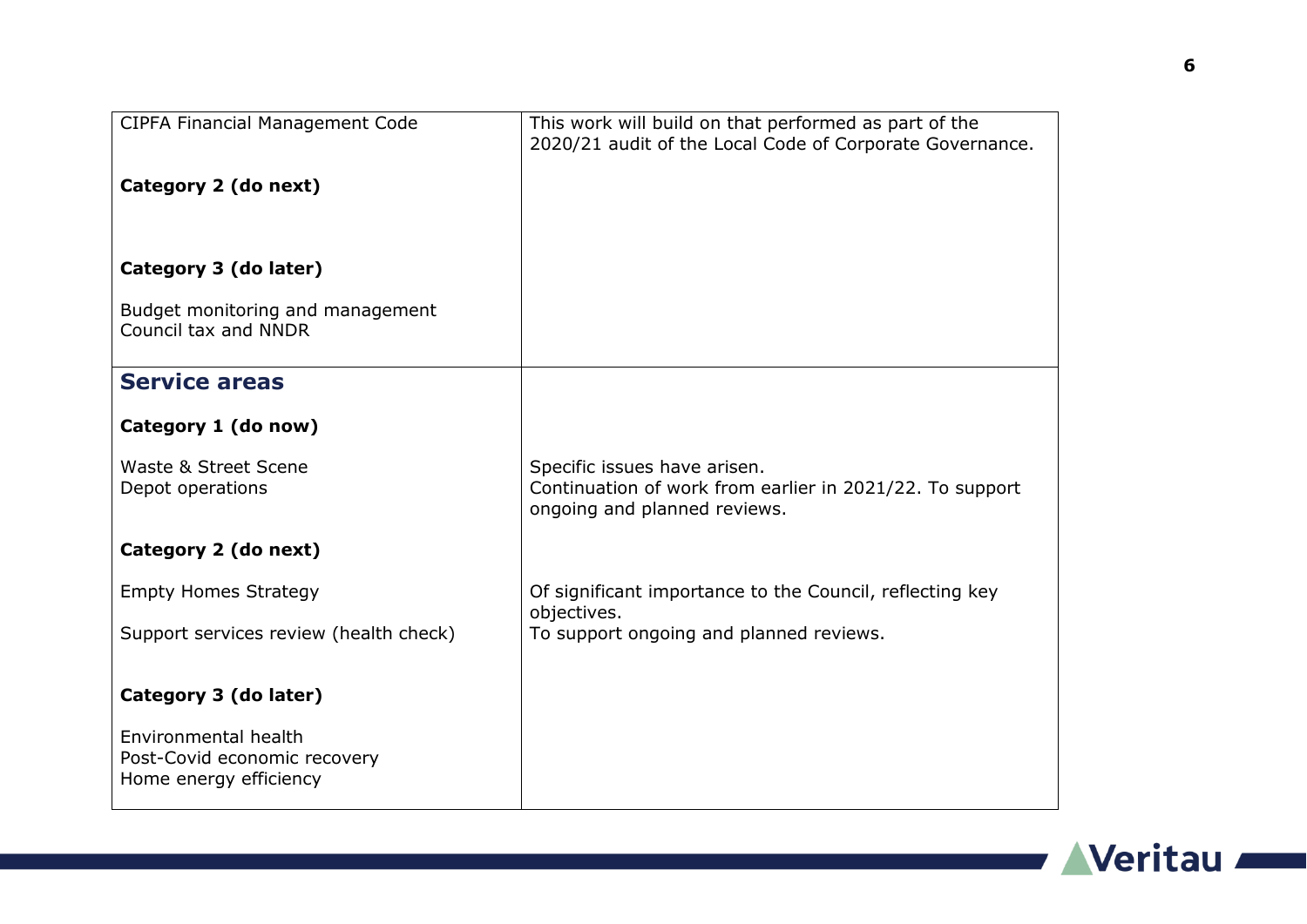| <b>Technical / projects</b>            |                                                                                                              |
|----------------------------------------|--------------------------------------------------------------------------------------------------------------|
| Category 1 (do now)                    |                                                                                                              |
| Everyone Active                        | To provide assurance in an area of higher risk with known                                                    |
| IT disaster recovery<br>Email security | issues.<br>Key assurance area and no recent audit assurance.<br>Key assurance area and risks are increasing. |
| Category 2 (do next)                   |                                                                                                              |
| Category 3 (do later)                  |                                                                                                              |